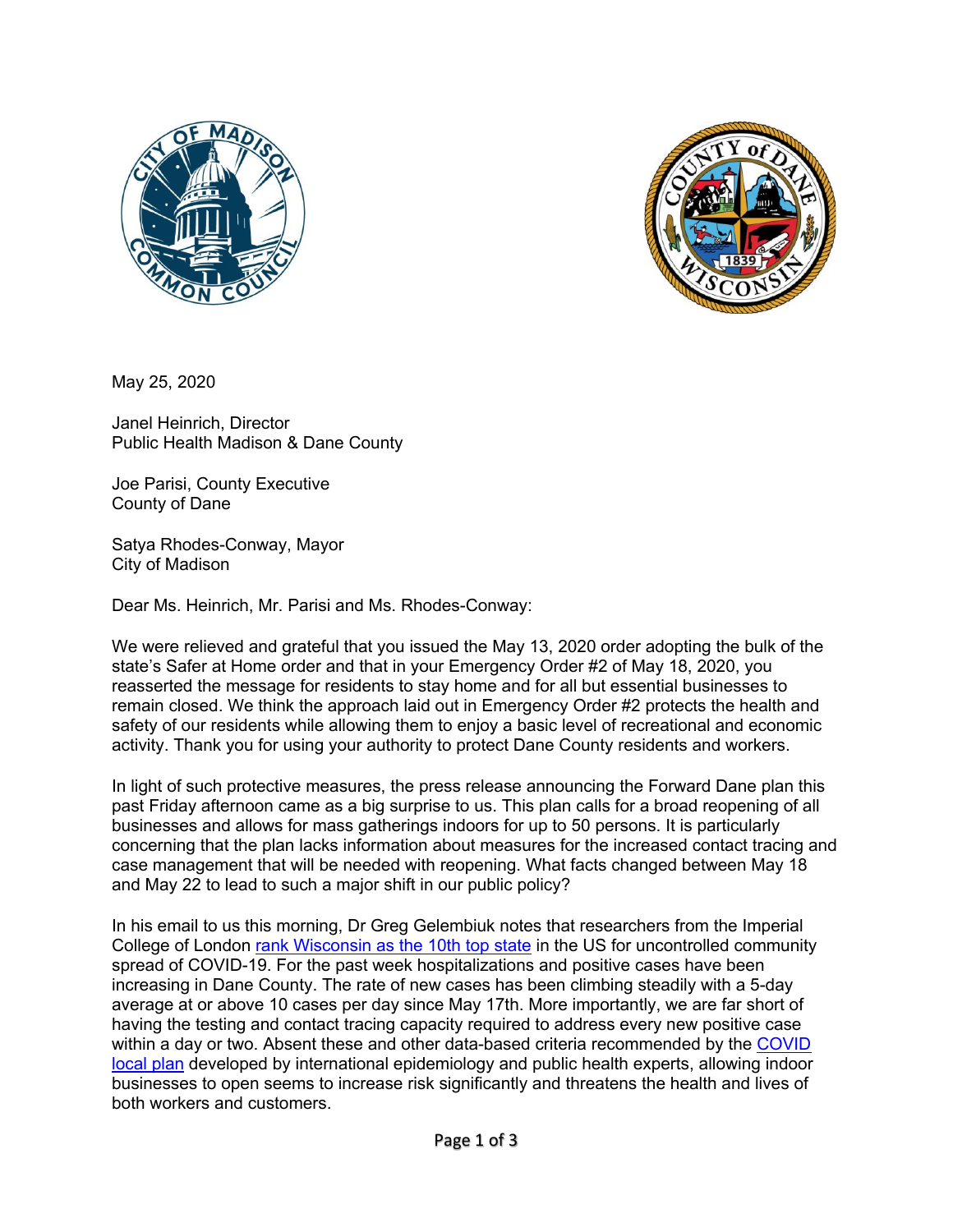We are also extremely concerned that the Forward Dane plan does not anticipate any worsening of the spread of COVID-19 in our community in the future. While the plan acknowledges the possibility of increasing restrictions in the future, it fails to set objective and measurable criteria that would drive the decision making.

Community members are looking to Public Health Madison & Dane County for accurate information about how to best protect their health and safety. Unfortunately, the Forward Dane plan sends the message that it's safe to be in indoor spaces such as gyms, salons, churches, and laser tag facilities with up to 50 people for prolonged periods of time as long as we stay 6' apart. Science, as well as an increasingly large body of data, indicate that those activities are not safe so long as the spread of the virus is uncontrolled as it currently is in Dane County. Twenty-three percent of new cases in the last two weeks had no identified source.

Reopening risks a resurgence of the virus, which is disproportionately affecting poor, uninsured, low-wage workers who have no alternative but to go to risky jobs that make them vulnerable. Multiple studies have shown that the pandemic has been devastating economically, especially in black and brown communities where people may live with extended families and are more likely to be employed in public-facing occupations such as food service, transportation, and home health care where they are more susceptible to become infected.

Since the Board of Health has only met once during this pandemic and did not include any item on that agenda related to COVID-19, there has been little opportunity for Madison Alders, Dane County Supervisors, and the public to be involved in the hard work of balancing health risk mitigation against the economic pressures faced by employers and social interests of our residents. All public health decisions have been made at the executive level with policy makers being informed after the fact by press releases and expected to carry the message to area residents having not been consulted in the process.

We urge you to consider the potentially devastating consequences of initiating an economic recovery plan in the context of uncontrolled community spread of COVID-19 and insufficient public health resources to handle it.

Moving forward, we ask for your consideration and response to the following:

- 1. What is the basis for the Forward Dane metrics related to infection rate? How do those levels compare to the recommended criteria listed in the COVID-Local plan for Phase 3 - Economic Recovery?
	- a. Continued decline in daily cases
	- b. Fewer than 3% of tests conducted are positive
	- c. Current estimate of less than 1 case per 100,000 population per day
- 2. What is needed in order to get a majority of test results returned within 24 hours the level suggested by COVID-Local for Phase 3 - Economic Recovery?
- 3. What is needed in order to get our contact tracing capabilities to the level suggested by COVID-Local for Phase 3 - Economic Recovery?
	- a. 90% of close contacts are elicited, located, tested within 24 hours
	- b. At least 30 contact tracers per 100,000, as well as case managers, care resource coordinators, community health workers
	- c. At least 80% of new cases from identified contacts